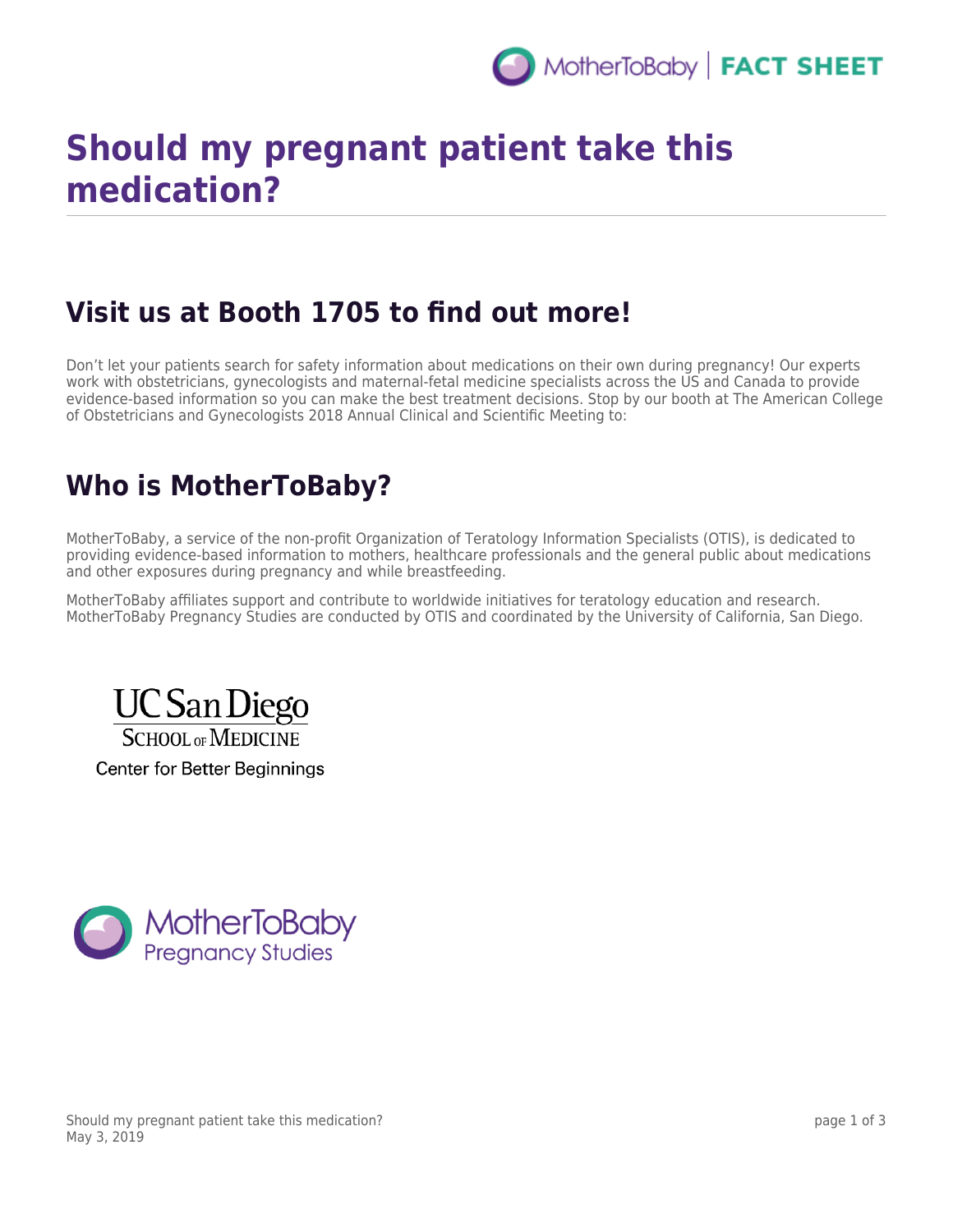## MotherToBaby | FACT SHEET

Speak with us about how MotherToBaby can support you & your pregnant patients.

**NEW** LOOK!



**FREE!** 

Order in-office materials, brochures, study posters, referral cards & more!



Should my pregnant patient take this medication? May 3, 2019